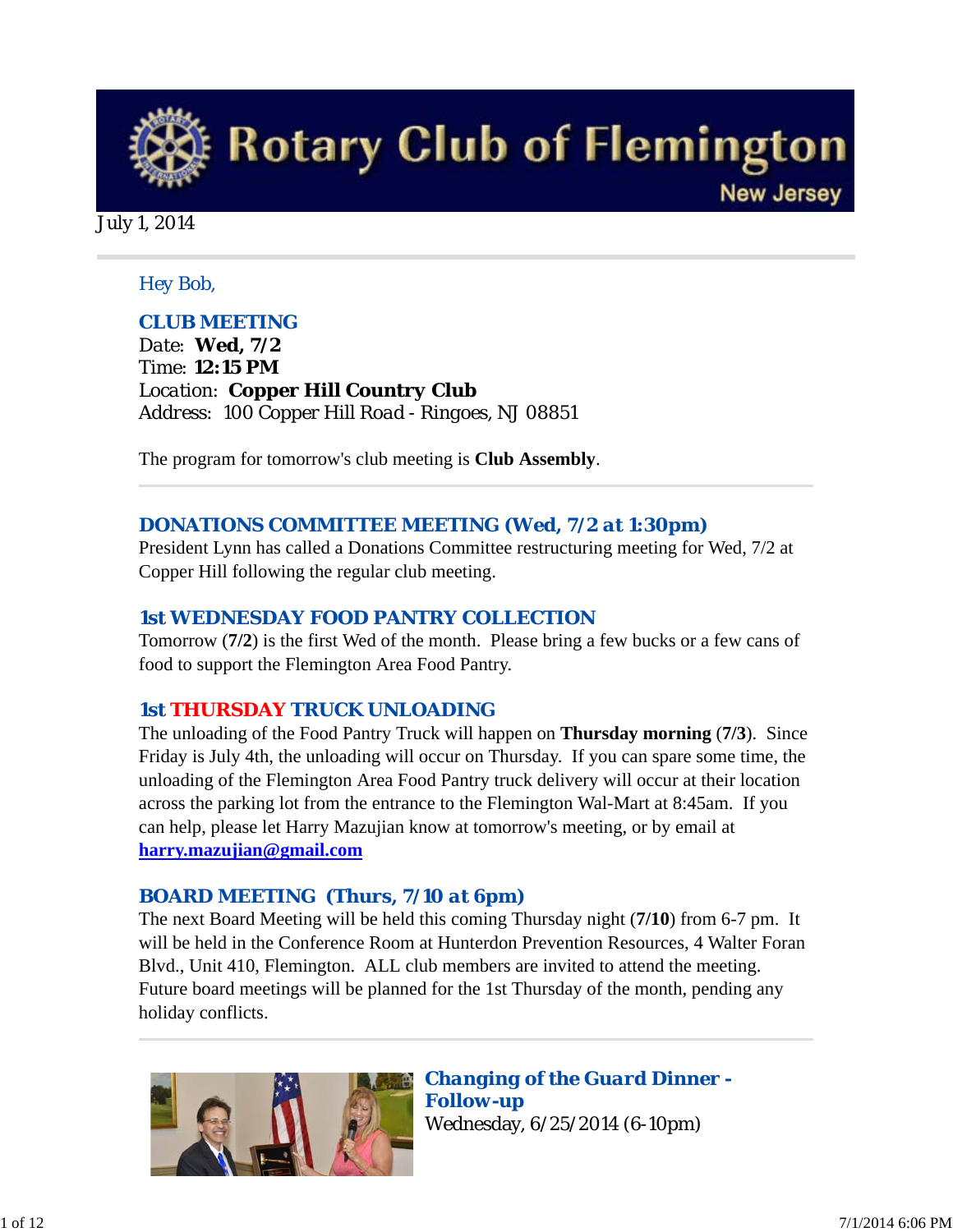

# Copper Hill Country Club

The 2014 Changing of the Guard Dinner was a great evening, held on Wednesday June 25th at the Copper Hill Country Club. President Ira (now Past-President Ira) thanked everyone for their help

and service over the last Rotary year. Ira then gave a very nice summary of the past years events, fundraisers, programs and highlights.

Past District Governor Megan Jones-Holt attended the meeting and officiated the installation of President Lynn Hyman as our new Club President.

After thanking Past President Ira for his hard work, Lynn announced that our Sergeant-At-Arms for the next year will be Karen Widico.

# *The following is a summary of the 2013-2014 Award Recipients:*



### *2013-14 Paul Harris Fellows R. WAYNE RANDOLPH and WENDY RANDOLPH*

The Paul Harris Fellow (PHF) award is an annual award given to the member or person that has provided a significant "Service Above Self" contribution to the 5 Avenues of Service over their entire history of being in the club. The recipient is selected by the PHF Committee, which consists of

all prior members of the award. Congratulations, Wayne & Wendy!!!

The Paul Harris Fellow Award, as presented by Flemington Rotary, is not to be confused with the Paul Harris Fellow Recognition, which all members receive automatically after contributing \$1000 or more to the Rotary International Foundation for the "Annual Programs" fund. Most members contribute to the RI Foundation via the "Every Rotarian, Every Year" program by giving \$100 annually to the Foundation.



# *2013-14 Distinguished Service Award JOHN "JOHNNIE" ZULLO*

The Distinguished Service award is annually presented by the current Club President based upon a members significant contributions to the club as viewed through their eyes. The Club President is in continual contact with club members and is aware of the contributions that each members make, even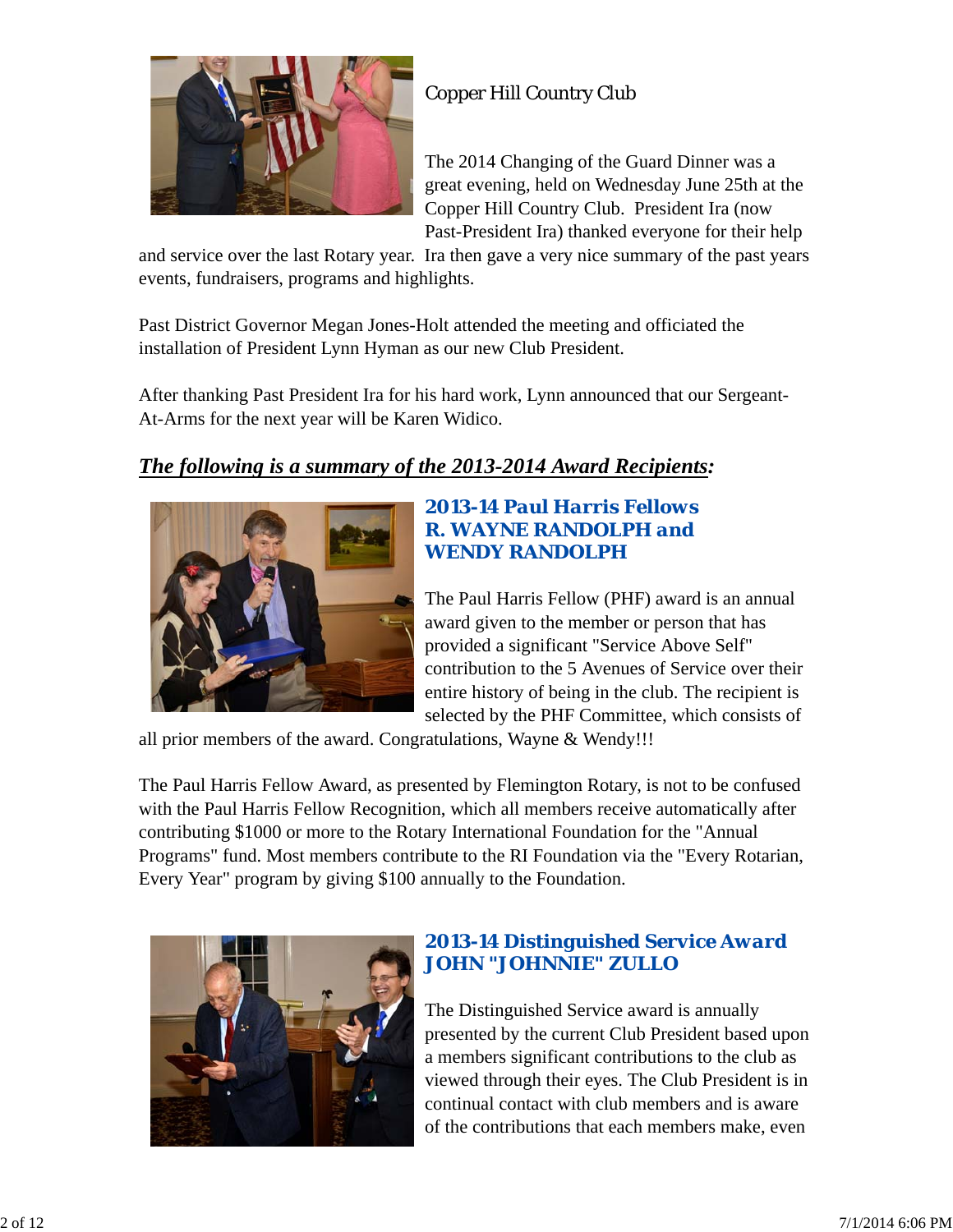if those contributions are not readily noticed by all other members. Thus, the award recipient is selected directly by the Club President. Congratulations, John!!!

I also wanted to share the following email that I received from John:

**You don't need me to remind you that this coming Wed 7/2 is Food Pantry Day. However, you could let the membership know that I will be back at the entry desk, so be prepared to " bring your mulla (?) and food cans"..JJZ will be there to" urge you along."!!!**

**You could let them all know how surprised and shocked I was last Wed at the Changing of the Guard Dinner/Reception, to receive the beautiful plaque "DISTINGUISHED SERVICE AWARD". This complets the triple awards (Paul Harris, Rotarian of Year, and now the DSA !!!) I am very humbled, and that takes a lot for a character like me,,,!!!**

**Johnnie "Z"**



## *2013-14 Silent Sneaker MICHELE KAVANAGH*

The Silent Sneaker award is annually pr esented by the current Club President based upon a members significant contributions to the club, however, in a way that most other club members would never have seen or recognized. Thus the name Silent Sneaker. Congratulations, Michele!

# *2013-14 PERFECT ATTENDANCE AWARDS*

The following members were acknowledged for their years of Perfect Attendance, as presented by Club Secretary, Michele Kavanagh:

**Ed Zanetti........................ 43 years Bob Chittenden............... 11 years Terry Ownes.................... 9 years Joe Ziegler....................... 5 years Lynn Hyman.................... 3 years Bob Newland................... 3 years**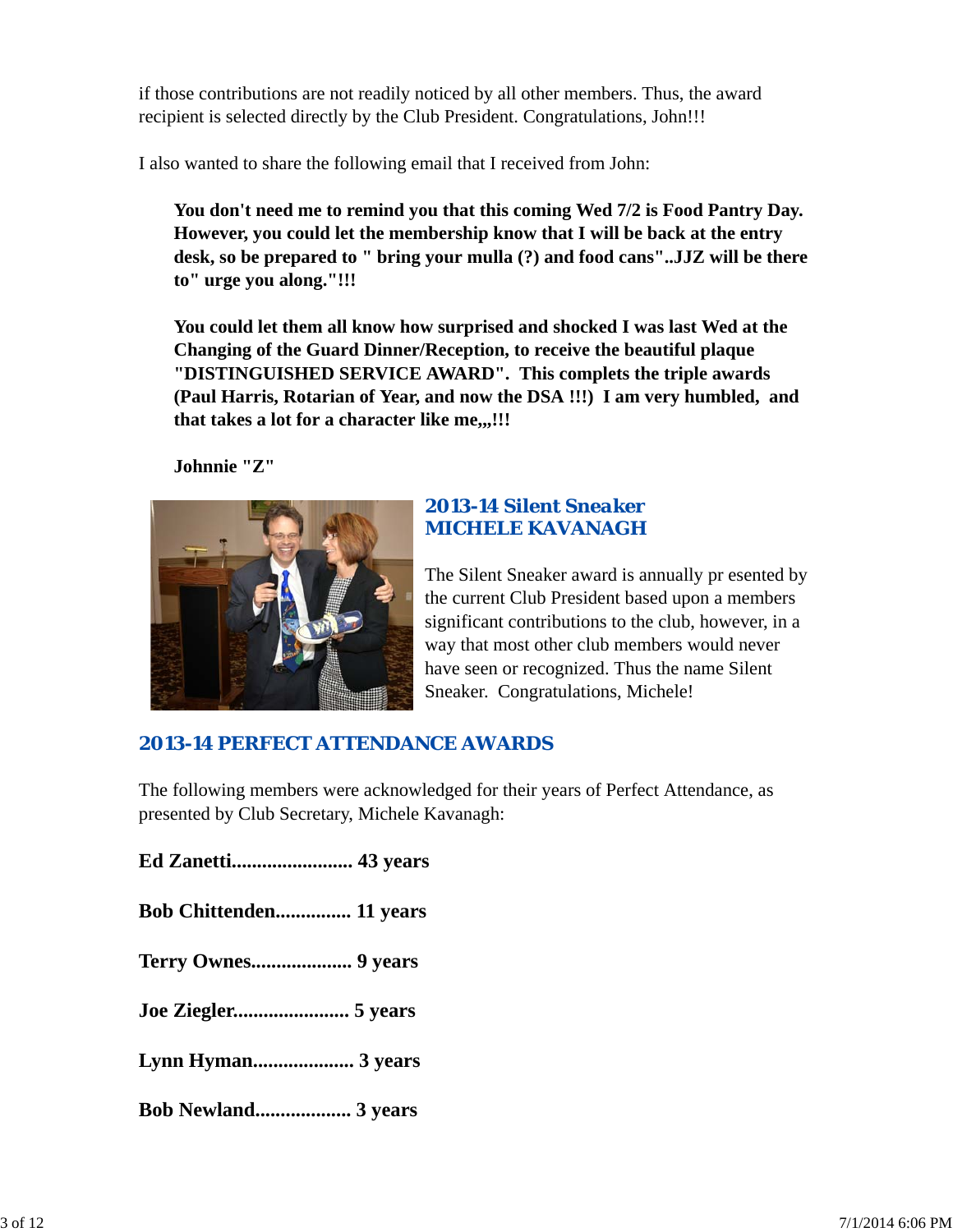**Jim Davidson................... 2 years**

**Ira Liebross..................... 2 years**

**Michele Kavanagh.......... 1 year**



*PHOTO ALBUM from the 2014 Changing of the Guard Dinner* Held on Wed, June 25, 2014 Copper Hill Country Club

**Click Here** or on the photo to the left to view the Photo Album from the recent Changing of the Guard Dinner.

A very special thanks to the Rev. Dr. Herb Bohler for taking the photos and generating the album for everyone to enjoy!!

*Congratulations To The Incoming Officers & Board Members*

| $\blacksquare$ $\blacksquare$ $\blacksquare$ $\blacksquare$ $\blacksquare$ $\blacksquare$ $\blacksquare$ $\blacksquare$ $\blacksquare$ $\blacksquare$ $\blacksquare$ $\blacksquare$ $\blacksquare$ $\blacksquare$ $\blacksquare$ $\blacksquare$ $\blacksquare$ $\blacksquare$ $\blacksquare$ $\blacksquare$ $\blacksquare$ $\blacksquare$ $\blacksquare$ $\blacksquare$ $\blacksquare$ $\blacksquare$ $\blacksquare$ $\blacksquare$ $\blacksquare$ $\blacksquare$ $\blacksquare$ $\blacks$ |
|--------------------------------------------------------------------------------------------------------------------------------------------------------------------------------------------------------------------------------------------------------------------------------------------------------------------------------------------------------------------------------------------------------------------------------------------------------------------------------------------|
| Lynn Hyman                                                                                                                                                                                                                                                                                                                                                                                                                                                                                 |
| <b>Mick Schaible</b>                                                                                                                                                                                                                                                                                                                                                                                                                                                                       |
| Michele Kavanagh                                                                                                                                                                                                                                                                                                                                                                                                                                                                           |
| <b>Bob Newland</b>                                                                                                                                                                                                                                                                                                                                                                                                                                                                         |
| D.J. Wright                                                                                                                                                                                                                                                                                                                                                                                                                                                                                |
| Treasurer, Assistant Lunch Harrie Copeland                                                                                                                                                                                                                                                                                                                                                                                                                                                 |
| <b>Ira Liebross</b> (Immediate Past President)                                                                                                                                                                                                                                                                                                                                                                                                                                             |
| <b>Nancy Kahl</b>                                                                                                                                                                                                                                                                                                                                                                                                                                                                          |
| Ken Skowronek                                                                                                                                                                                                                                                                                                                                                                                                                                                                              |
| <b>Joe Ziegler</b>                                                                                                                                                                                                                                                                                                                                                                                                                                                                         |
|                                                                                                                                                                                                                                                                                                                                                                                                                                                                                            |

# **2014-2015 RCOF Officers & Board Members:**

# *Two (2) POTENTIAL NEW MEMBERS*

The Board and Membership Committee have approved two (2) potential candidates for membership in Flemington Rotary. Incoming President Lynn will announce this information at the **Wed, July 2nd** lunch meeting. Members have until the end of business on **Wed, July 9th** to submit a written objection to the board. If no objections are received, the proposed members will be eligible for membership and will have their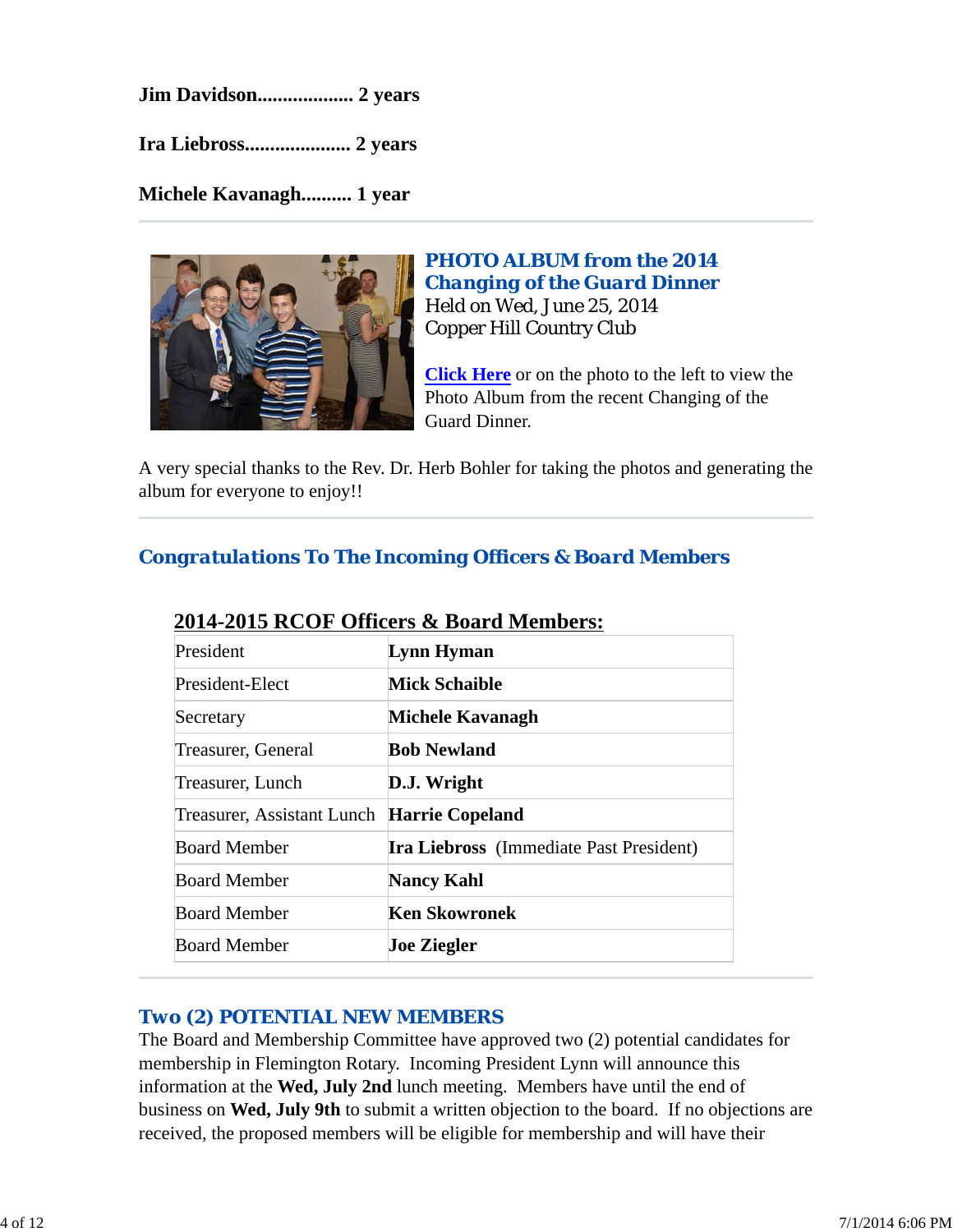Orientation meeting scheduled. The following are the proposed members:

### *Proposed New Member - JOHN ERSKINE*

The Membership Committee and Board have approved **John Erskine** for potential membership in the Rotary Club of Flemington. John has been proposed by Harrie Copeland and has attended a few of our club meetings. He would have the proposed classification of "**Youth Development**". John is the Senior District Executive for the Boy Scouts of America, Bucks County Council located in Doylestown, PA. John is an Eagle Scout and has also earned his Wood Badge. He resides here in NJ.

### *Proposed New Member - CHRIS STEFFNER*

The Membership Committee and Board have approved **Christina Steffner** for potential membership in the Rotary Club of Flemington. Chris, as she prefers to be called, has been proposed by Jim Davidson and has attended a few of our club meetings. She would have the proposed classification of "**Education**". She is the Superintendent of Hunterdon Central Regional High School here in Flemington. She resides in Bridgewater, NJ. Her hobbies include skiing and reading.



# *2014 DOG WALK FOLLOW-UP REPORT*

President Lynn provided the following follow-up report for the 2014 Rotary Bark in the Park Dog Walk event.

The event generated a total net profit of **\$7718**. We had **83** families / walkers participate and had **99** dogs registered.

The event proceeds were distributed as follows:

- **\$2,100** was given to **Animal Alliance**.
- **\$5,618** was retained by Flemington Rotary for our use and distribution.



## *Emergency Access Road Warning* From Copper Hill Country Club

Thanks to Bob Newland for passing along the following message from Copper Hill:

The police have alerted us that the emergency access road (accessible from the back parking lot) is being used on a regular

basis. Please note that the access road is to be driven on only in emergencies when the bridge on Copper Hill Road is flooded. Please be advised that the area is now being watched and tickets will be issued to those who use the road illegally.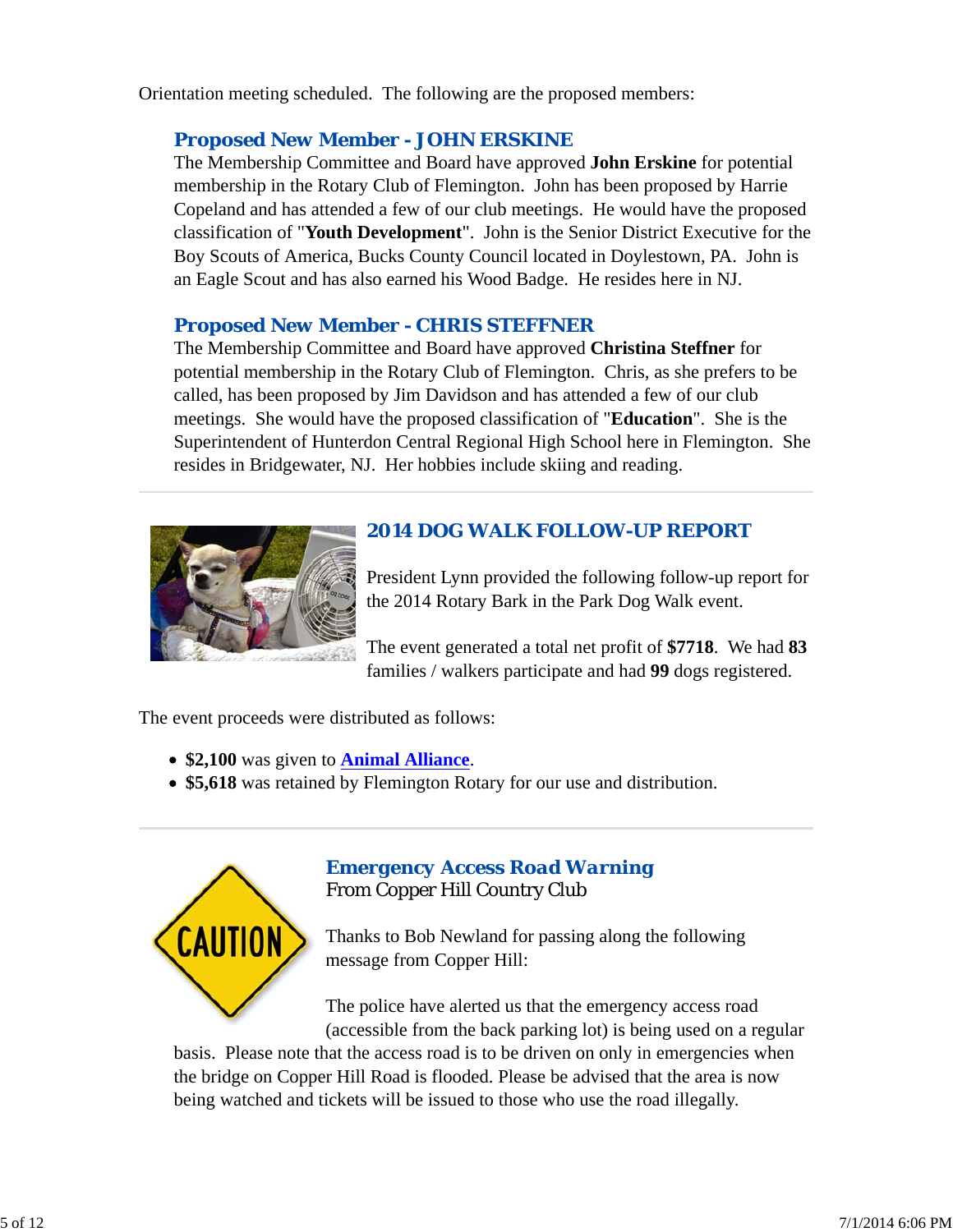Thank you for your attention to this matter.

Sincerely, Copper Hill Country Club Board of Trustees

### *Rubber Ducky Race & Sprintin Clinton* Presented by Clinton Sunrise Rotary **Saturday, July 12th**

The Clinton Sunrise Rotary is pleased to announce the continuance of 2 Clinton traditions: the 25th annual Rubber Ducky Race and the 34th annual Sprintin Clinton, a 5K race and 1 mile fun run/walk. Both events are scheduled for Saturday, July 12th.

This year's Sprintin' Clinton will begin at 8am on Saturday - a slight break with tradition as this typically has been a Sunday evening event. "We're hoping to attract more runners with a "cooler" race start in the early morning," stated Lu Ann Aversa, Race Director. Online registration is available at www.raceforum.com/sprintin

The Sprintin Clinton festivities will be followed that afternoon by the Great Hunterdon Rubber Ducky Race in downtown Clinton at the falls. "Last year was our biggest race ever," said Lynn Arnold, Rubber Ducky Race Director, "raising over \$16000. We hope to have even more ducks in the race this year and raise even more money for charity!" Individuals can sponsor a duck for \$10 and have the opportunity to win one of several great prizes. First prize is a 4 day, 3 night Walt Disney World Package for two (includes air for 2, hotel, & Park Passes) or a trip of equivalent value. Proceeds from this event benefit the American Cancer Society and the Cancer Support Community CNJ.

Information about both race events and sponsorship opportunities is available on our website www.clintonsunriserotary.org or contact Lu Ann Aversa at 908-483-4327 or email laversa@hcymca.com



# *HUNTERDON COUNTY CHAMBER OF COMMERCE*

As you know, the Rotary Club of Flemington is a member of the H.C. Chamber of Commerce. This enables all Rotarians the ability to attend a Chamber function as a "member". If someone asks you what your business is, you would explain that you are a member representing the Rotary Club of Flemington. **Click Here** to visit the Chamber website for a listing of upcoming events.

# *Hunterdon Chamber Internet Radio "THE ROTARY HOUR"* **Mondays from 11am to 12noon**

PDG Megan Jones-Holt is the host of "The Rotary Hour" on the Hunterdon Chamber Internet Radio station and is looking for guests to have on the show. If you are intersted,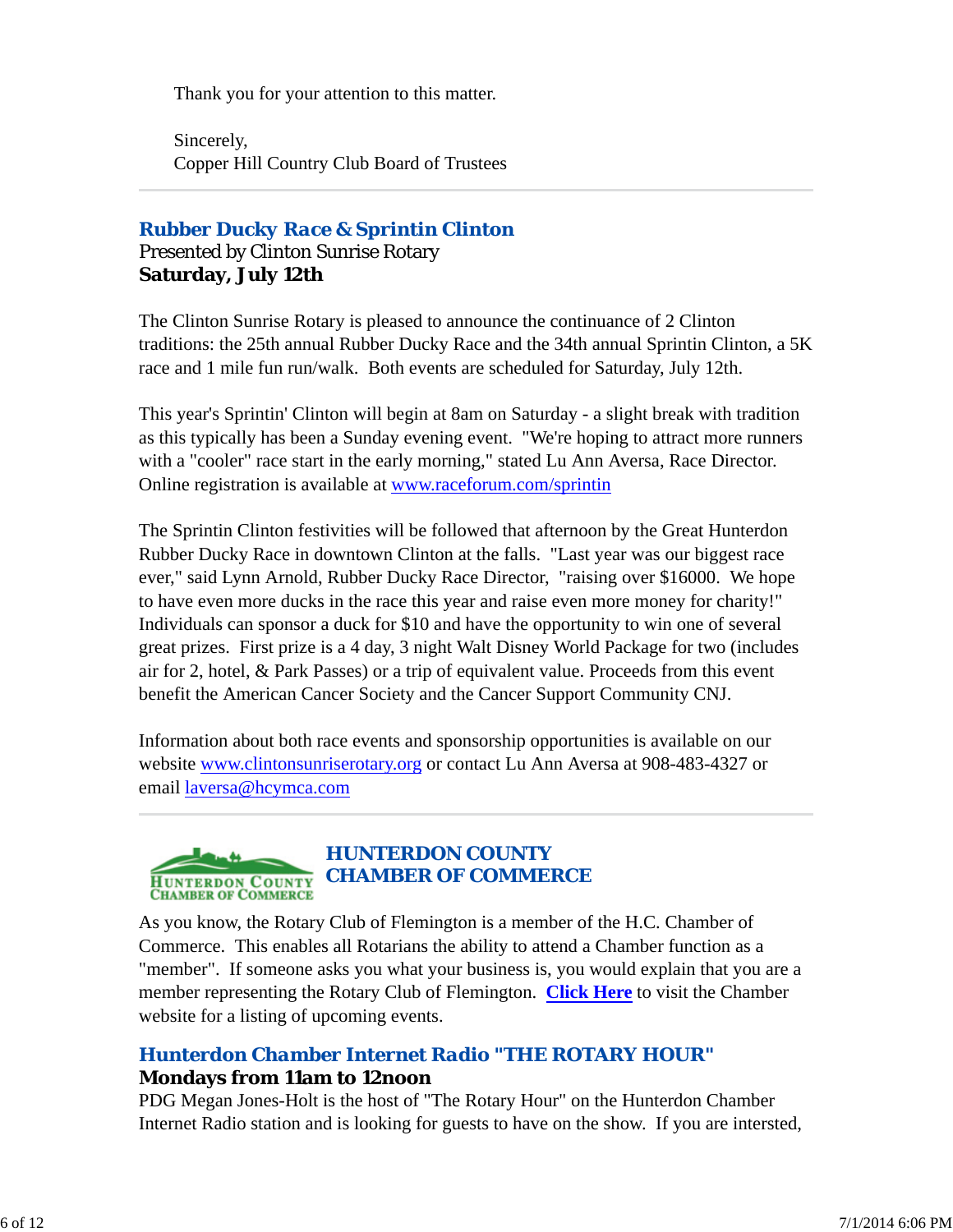please get in touch with Megan at (908)894-4590 or **mjonesholt@gmail.com**. **Click Here** to listen to the Hunterdon Chamber Internet Radio station from your PC, smart phone, mobile device, etc.



If you would like to learn more about events and activities going on around Flemington, please **CLICK HERE** to visit the Flemington Business Improvement District (BID) website.

### *ROTARY DISTRICT 7510 NEWS*

**Click Here** to read the current news from our Rotary District 7510.

### *SPEAKERS & PROGRAMS BEING SOUGHT*

We are always seeking new or creative ideas for upcoming meeting programs and speakers. If you have any leads, please pass them onto Mick Schaible. **Click here** to generate an email directly to Mick.

### *UPCOMING DATES TO NOTE*

**Summary of Upcoming Club Meeting Programs**:

Wed, 7/02: TBA Wed, 7/09: Nancy McWilliams - Recently returned from a trip to St. Petersburg and Moscow, Russia where she was teaching Psychologists. Wed, 7/16: TBA Wed, 7/23: TBA Wed,  $7/30$ : **5th Wednesday Meeting**: Special Offsite Event to be announced.

Wed, 8/06: Ed Turenne, who is Polytech's Hunterdon and Somerset County Apprenticeship Coordinator. He will be presenting information about Polytech's apprenticeships and their apprenticeship grant.

Wed, 8/13: TBA

Wed, 8/20: Tom Lillis: First Tee, which promotes character development, life skills and golf skills across the US for kids from K to 5th grade. Wed, 8/27: TBA

**Next RCOF Board Meeting**: Thursday, 7/10/2014 at 6pm (usually the 1<sup>st</sup> Thursday). **Next Membership Meeting**: Wed, 7/9/2014 at 1:30 PM (usually the 2<sup>nd</sup> Wednesday).

**Upcoming RCOF Club Events, Fundraisers, Fellowship Events, Etc**.: Sat, TBA: 40th Annual Pancake Day & Bake Sale Fundraiser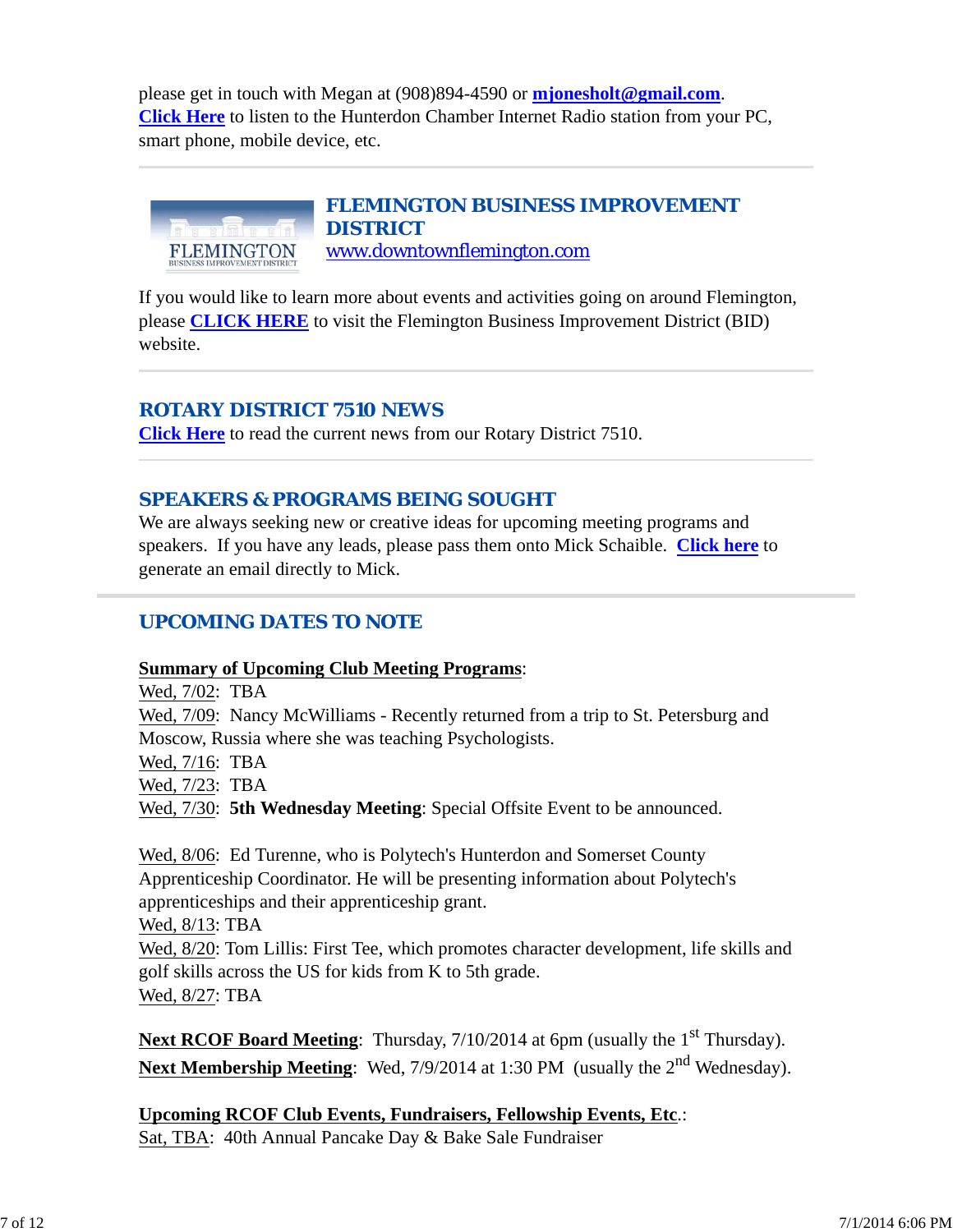#### Fri, TBA: Christmas Tree Lighting Ceremony (Main Street, Flemington)

#### **Rotary District 7510 Events & Functions:**

TBA

#### *COMMITTEE LIST:*

**Click Here** to download the listing of all current Club Committee's and its members.

### *"MEMBERS ONLY" WEBSITE:*

#### **Click Here for the Members Only section of the website to find:**

- 1) The "Membership Proposal Form" to propose a new member.
- 2) New Member Information.
- 3) An Online Copy of the Club Membership Directory.
- 4) A Link to All Photos Albums of the Club.

#### *ROTARY WEBSITE LINKS:*

Rotary International: **www.Rotary.org** Rotary District 7510: **www.RotaryNJ.org**

#### *NEARBY ROTARY CLUB MEETINGS:*

As A Rotarian, you are Welcome to attend a Rotary Club meeting anywhere in the world. Click here for the Rotary Club Locator App. Or see below for some local meetings:

#### Mondays

**Lambertville/New Hope** (6:30 pm) - Lambertville Station Restaurant; 11 Bridge Street, Lambertville NJ 08530

**Piscataway** (12:15 pm) - Radisson Hotel; 21 Kingsbridge Road, Piscataway, NJ 08854

#### Tuesdays

**Whitehouse** (12:15 pm) - Max's 22; 456 Route 22 West, Whitehouse Station, NJ 08889 **Princeton** (12:15 pm) - The Nassau Club; 6 Mercer Street, Princeton, NJ 08540 **Bridgewater-Bound Brook** (12:15 pm) - Arbor Glenn; 100 Monroe St, Bridgewater 08807

#### Wednesdays

**Branchburg Township** (7:30 am): Stoney Brook Grille; 1285 Route 28, North Branch, NJ 08876

**Flemington** (12:15pm): Copper Hill Country Club; 100 Copper Hill Road, Ringoes, NJ 08851

**Hillsborough Township** (6:15 pm): Pheasant's Landing; 311 Amwell Road (Rt. 514), Hillsborough, NJ 08844

#### Thursdays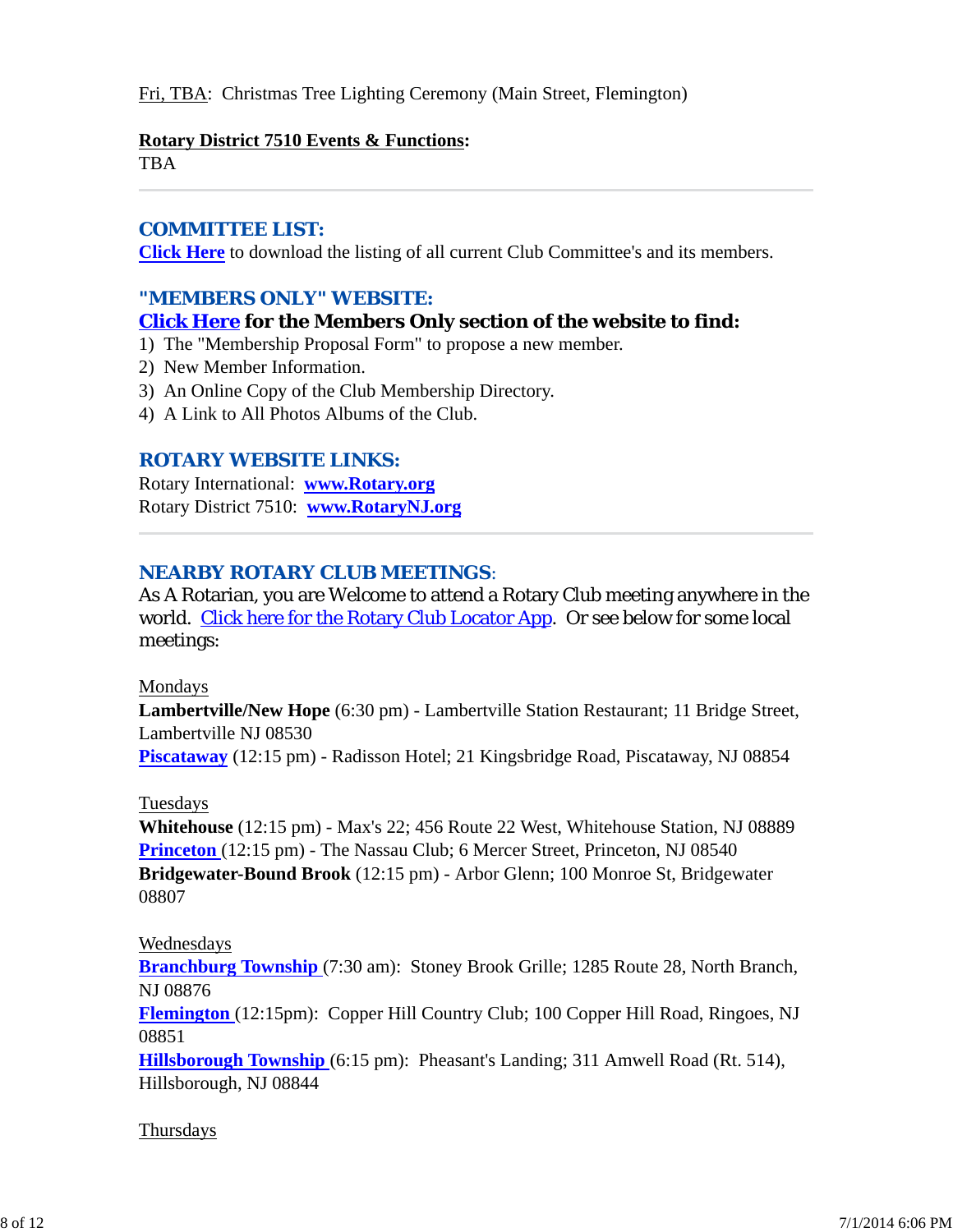**Clinton Sunrise** (7:30 am): Clinton Fire Department; New Street, Clinton, NJ 08809 **Somerville/Bridgewater** (12:15 pm): Bridgewater Manor; 1251 US Highway 202/206, Bridgewater, NJ 08807

**Trenton** (12:15 pm): Freddie's Tavern; 12 Railroad Avenue, West Trenton, NJ 08628

#### Fridays

**North Hunterdon** (12:15 pm): Beaver Brook County Club; 25 County Club Drive, Annandale, NJ 08801

**Princeton Corridor** (12:15pm): Hyatt Regency; 102 Carnegie Center, Rt. 1 North, Princeton, NJ 08540

#### eClub

**Rotary eClub of Hunterdon Horizon**: View website for meetings or online makeups.

### RI President's Call for Action in **2014-2015**: **"Light Up Rotary"**

# **Rotary Club of Flemington - Our 91st Year**

Founded October 3, 1923 \* Charter #1529 \* District 7510

| President                                                  | <b>Lynn Hyman</b>                       |  |  |  |
|------------------------------------------------------------|-----------------------------------------|--|--|--|
| President-Elect                                            | <b>Mick Schaible</b>                    |  |  |  |
| Secretary                                                  | <b>Michele Kavanagh</b>                 |  |  |  |
| Treasurer, General                                         | <b>Bob Newland</b>                      |  |  |  |
| Treasurer, Lunch                                           | <b>D.J. Wright</b>                      |  |  |  |
| Treasurer, Assistant Lunch                                 | <b>Harrie Copeland</b>                  |  |  |  |
| <b>Board Members</b>                                       | Ira Liebross (immediate past president) |  |  |  |
|                                                            | <b>Nancy Kahl</b>                       |  |  |  |
|                                                            | <b>Ken Skowronek</b>                    |  |  |  |
|                                                            | <b>Joe Ziegler</b>                      |  |  |  |
| Sergeant-at-Arms                                           | <b>Karen Widico</b>                     |  |  |  |
| <b>RI</b> President                                        | Gary C.K. Huang (Taiwan)                |  |  |  |
| District Governor (DG)                                     | Melvin I. Kevoe "Mel" (Springfield, NJ) |  |  |  |
| District Governor Elect (DGE)                              | Hal Daume (Berkeley Heights, NJ)        |  |  |  |
| District Governor Nomimee (DGE)                            |                                         |  |  |  |
| <b>Assistant District Governor (ADG)</b>                   |                                         |  |  |  |
| Club Meetings: Wednesday 12:15 pm Conper Hill Country Club |                                         |  |  |  |

esday, 12:15 pm, Coppe 100 Copper Hill Road, Ringoes 08551

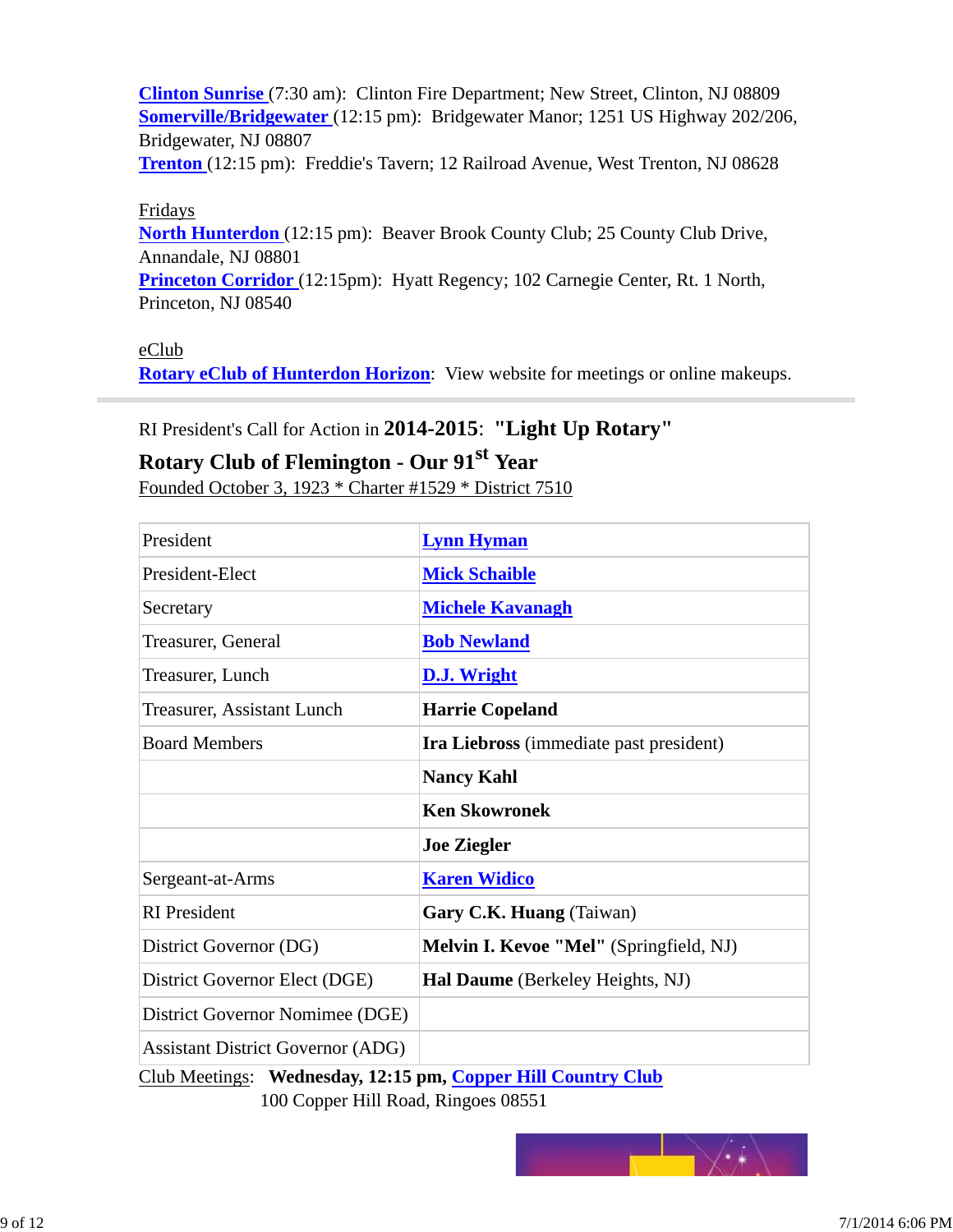

*MISSION STATEMENT*: The mission of Rotary International is to assist and guide Rotarians and Rotary clubs to accomplish the Object of Rotary to ensure Rotary's continuing relevance and to help build a better world, emphasizing service activities by individuals and groups that enhance the quality of life and human dignity, encouraging high ethical standards, and creating greater understanding among all people to advance the search for peace in the world.

**THE OBJECT OF ROTARY:** The object of Rotary is to encourage and foster the ideal of service as a basis of worthy enterprise and, in particular, to encourage and foster:

**1st**: The development of acquaintance as an opportunity for service;

**2nd**: High ethical standards in business and professions, the recognition of the worthiness of all useful occupations, and the dignifying of each Rotarian's occupation as an opportunity to serve society;

**3<sup>rd</sup>**: The application of the ideal of service in each Rotarian's personal, business and community life;

**4th**: The advancement of international understanding, goodwill, and peace through a world fellowship of business and professional persons united in the ideal of service.

**THE 4-WAY TEST:** "Of the things we think, say or do:

- **1st**: Is it the Truth?
- 2<sup>nd</sup>: Is it Fair to all concerned?
- **3rd**: Will it build goodwill and better friendships?
- **4th**: Will it be beneficial to all concerned?"

# *ROTARY's AVENUE'S OF SERVICE*: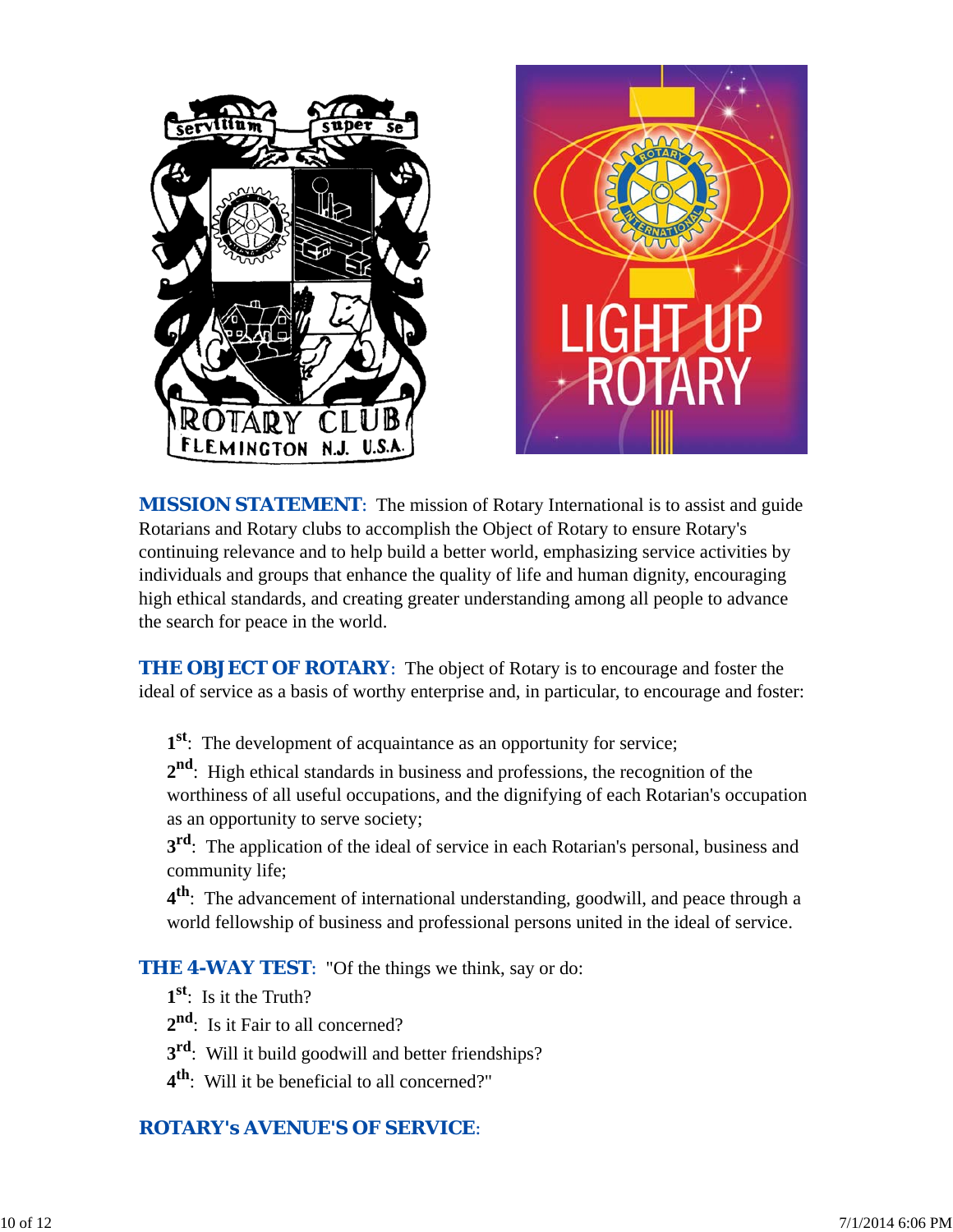**1)** Through **Club Service**, we have fun, build lasting friendships, and make sure that our club runs well.

**2)** Through **Vocational Service**, we volunteer our professional skills to serve others and promote integrity in everything we do.

**3)** Through **Community Service**, we address local needs and work with our community to bring lasting improvements.

**4)** Through **International Service**, we meet humanitarian needs around the globe and promote world understanding and peace.

**5)** Through **Youth Service**, we work with young people to help them become the next generation of leaders, visionaries, and peacemakers.

#### **2014-2015 CLUB MEMBER ROSTER Rotary Club of Flemington, NJ** Current Number of Members: 44

| <b>Rotarian</b>                   | <b>Member Since</b> | <b>Classification</b>           |
|-----------------------------------|---------------------|---------------------------------|
| Black, Bruce B.                   | 2007                | <b>Health and Fitness</b>       |
| Bohler, Herbert C. (Herb)         | 1977                | <b>Specialty Advertising</b>    |
| Chittenden, Robert L. (Bob)       | 2003                | M.E.F.P. Consulting Engineering |
| Clark, Arthur L. (Sandy)          | 1987                | Printing                        |
| Copeland, Harrie E. III           | 1976                | Auctioneering/Banking           |
| Davidson, James G. (Jim)          | 2002                | <b>Rubber Products</b>          |
| Ferrari, Frederick J. (Fred)      | 1964                | Orthodontia                     |
| Fisher, Charles H. (Charlie)      | 1961                | <b>Funeral Services</b>         |
| Fisher, Thomas H. (Tom)           | 2012                | Property & Casualty Insurance   |
| Harrison, Jeffrey (Jeff)          | 1996                | Psychotherapy                   |
| Hennessy, Jr., Richard (Rich)     | 2010                | <b>Financial Advisor</b>        |
| Hyman, Lynn                       | 2010                | <b>Retail Banking</b>           |
| Kahl, Nancy                       | 2012                | Massage Therapy                 |
| Kamnitsis, Christopher P. (Chris) | 2001                | <b>Financial Planning</b>       |
| Kavanagh, Michele                 | 2013                | <b>Community Banking</b>        |
| Liebross, Ira                     | 1997                | <b>Family Medicine</b>          |
| Loew, Darren                      | 2002                | Orthodontics                    |
| Martin, Teresa (Terry)            | 1993                | Solid Waste/Recycling           |
| Mazujian, Harry                   | 2004                | Clergy                          |
| McWilliams, Nancy                 | 1992                | Psychotherapy                   |
| Metz, Kim                         | 2007                | <b>Technical Education</b>      |
| Muller, George D.                 | 1964                | <b>Cut Glass Manufacturing</b>  |
| Nastasi, William (Bill)           | 1996                | <b>General Contracting</b>      |
| Newland, Robert D. (Bob)          | 1998                | Insurance                       |
| Ownes, Terry M.                   | 1987                | <b>Floor Covering</b>           |